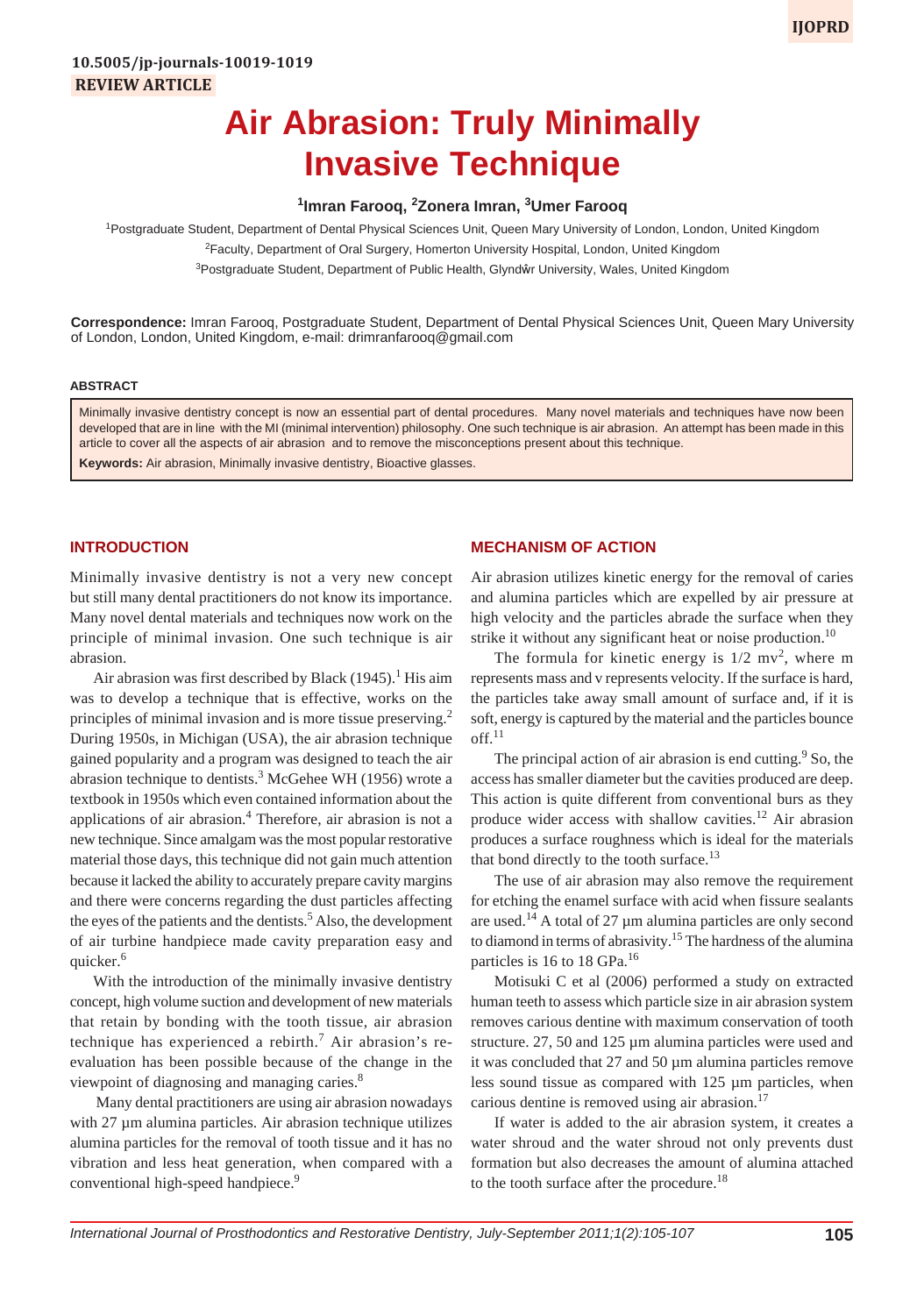## **Control of Cutting Efficiency**

Cutting efficiency is dependent on various factors, like particle size and shape, distance of the tip of the handpiece from the tooth surface, feed rate (powder flow), length of cutting time and air pressure.<sup>19</sup>

Horiguchi et al (1998) used aluminum oxide powder, glass beads, crushed glass powder and crushed polycarbonate resin powder to evaluate the cutting ability of air abrasion when it was used to cut intact enamel and dentine and concluded that crushed glass powders which were angular shaped cut three times more efficiently, when compared with glass bead particles which were spherical in shape.<sup>20</sup>

Banarjee A et al (2008) carried out a study using four different air abrasion units to investigate the effect of powder fill on the flow rate and cutting efficiency and concluded that the flow rate was different for each air abrasion unit when the volume of alumina powder was changed. It was, therefore, proposed that a constant level of alumina powder should be maintained to attain a constant cutting.<sup>21</sup>

It is suggested that air pressure for tooth preparation should be between 40 to 60 psi  $(2.75-11.03$  Bars).<sup>22</sup>

Alumina particle sizes for air abrasion range from 27 to 50 µm in diameter. The operating distance should be between 0.5 to 2 mm. If the distance is more than 2 mm, it results in decreased cutting.<sup>6</sup>

Kinetic energy of the transferred particles is decreased, when the velocity is decreased which results in reduced abrasiveness of the surface. $2<sup>3</sup>$  Increasing the alumina particle size (mass) from  $27$  to  $50 \mu m$  increases the kinetic energy being transferred to the surface by a factor of 8. Although this can increase the cutting efficiency, it can also cause increased patient discomfort. Particle size of 34 µm should be used to remove enamel and 27  $\mu$ m should be used to remove caries.<sup>24</sup>

## **Rotary Cutting** *vs* **Air Abrasion**

Rafique S et al (2003) proposed that patients feel reduced pain with air abrasion as compared with other conventional methods.<sup>25</sup>

Rotary cutting instruments can increase the temperature of the tissue by 300 to 400 $^{\circ}$ C;<sup>26</sup> however, the temperature changes with air abrasion are minimum  $(\pm 2^{\circ}C)$ , so the risk of cracking is also decreased. $^{23}$  The shape of the bur used with high-speed handpiece is also important as, if it is less then concentric, it will cause enamel cracking.<sup>27</sup>

Hicks MJ et al (2001) studied the development of secondary caries after using conventional handpiece and an air abrasion technique for cavity preparation in teeth. The teeth were restored with composite resin and caries were introduced by exposing the teeth to an artificial caries medium. Polarized light microscopy was used to assess the presence and extent of the lesion and it was concluded that both techniques offer similar defence against secondary caries.28

Christensen (1996) compared the use of air abrasion and rotary cutting for cutting cavities in teeth and suggested that air abrasion has various advantages over rotary cutting, such

as reduced noise production, no vibration and less need for anesthesia. All these advantages make this technique particularly useful for children and for the patients who have a fear of anesthesia and noise. Because of these indications, air abrasion has an edge over rotary cutting because it is in line with the principles of minimally invasive dentistry.<sup>29</sup>

### **Specific Indications of Air Abrasion Technique**

Air abrasion is particularly important in certain areas. It was suggested that air abrasion can be used to diagnose and treat early lesions. It was also proposed that the cavities prepared with air abrasion are better for bonded restorations as they give rounded contours which decrease the risk of fracture of restorations.<sup>30</sup>

This technique is particularly useful for the removal of defects that are presented on superficial surface of enamel as it results in decreased loss of normal tooth structure when compared with a high-speed handpiece.<sup>31</sup>

This technique can also reduce the microleakage of the sealants because it provides a very rough enamel surface which improves the retention of bonding materials. $32$ 

Air abrasion can also be used to remove old restorations by increasing the air pressure.<sup>6</sup> When air abrasion is used, the need for local anesthesia is also minimized.20 A total of 80 to 95% of the patients treated with air abrasion do not need anesthesia. This not only saves valuable clinical time of the practitioner but patient visits can also be decreased as multiple quadrants of patients oral cavity can be treated in a single visit. Air abrasion is very useful for the removal of composite and glass ionomer cement restorations.<sup>31</sup>

Cook RJ et al (2001) called air abrasion, the technique of choice for the removal of faulty composite restorations.<sup>33</sup>

#### **Limitations of Air Abrasion Technique**

Air abrasion is not very effective for the removal of amalgam restorations. Also, there are concerns regarding the amount of mercury released during the removal of amalgam restoration.<sup>34</sup> Practitioners should remain careful when they use air abrasion as there is loss of tactile sensation and it can readily cut hard tissues.<sup>27</sup>

Air abrasion cannot remove deep carious lesions as it cannot cut soft substances.<sup>6</sup>

Banerjee et al (2000) has, however, proposed that softened dentine can be removed with air abrasion, when a mixture of alumina and hydroxyapatite is used.<sup>35</sup>

Use of rubber dam and high vacuum suction for the patient and eye wear for the practitioner is highly recommended to prevent the dust from being inhaled and causing an injury to the eye respectively. $^{24}$ 

## **Bioactive Glasses and Air Abrasion**

Many dental practitioners are concerned about the toxicity of alumina particles which can be inhaled during the procedure.